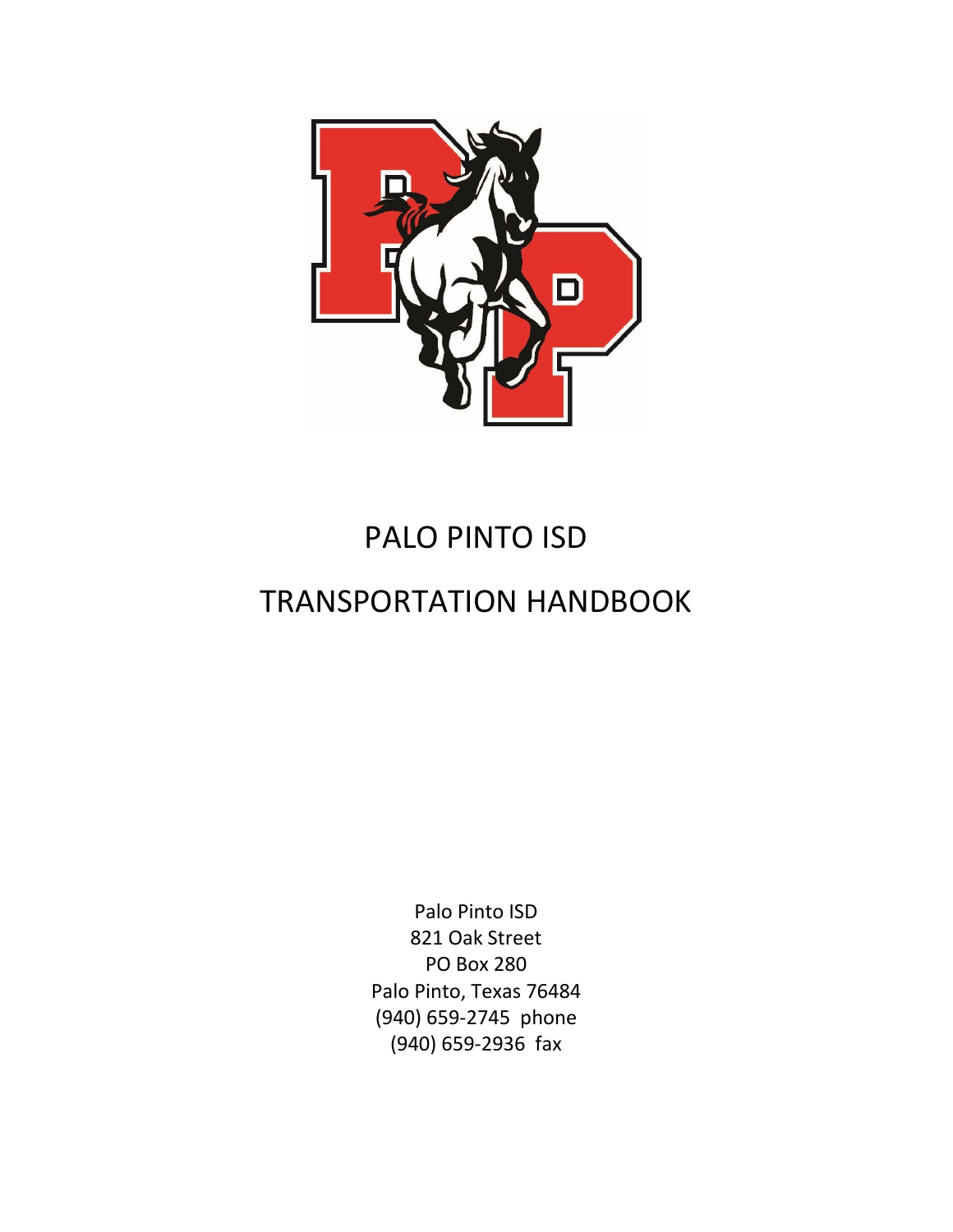

Dear Parent,

Palo Pinto ISD is pleased to offer transportation service for your child. Our goal is to transport your child, and the others on the bus, safely and in a timely manner to and from school. Palo Pinto ISD is under no obligation to provide transportation to students not currently enrolled in Palo Pinto ISD. Palo Pinto ISD provides transportation services to Mineral Wells Junior High and High School secondary students (grades 7-12) who reside within the Palo Pinto ISD boundaries as a courtesy. Summer school transportation will not be provided to secondary students or students who live outside of Palo Pinto ISD boundaries. Palo Pinto ISD currently has an agreement with Gordon ISD to allow Gordon ISD to transport Palo Pinto ISD secondary students (grades 7-12) who reside within the Palo Pinto ISD boundaries as a courtesy. These services are voluntary on the part of Palo Pinto ISD and will remain so while feasible. Riders utilizing the transportation service are expected to follow the bus rules and the direction of the driver. Failure to do so will result in loss of ridership privilege.

#### **Bus Rules/Expectations**

- 1. The bus driver is in charge and is authorized to assign seats for any reason.
- 2. A rider shall not refuse to sit in an assigned seat or deny another rider a place to sit.
- 3. Sit in your seat correctly, face the front, keep hands and feet to yourself, and stay in your seat at all times. Riders are expected to remain in seat for the duration of the trip and remain seated until the door is opened.
- 4. Talk softly in a normal voice, as loud noises may distract the driver and create an unsafe condition.
- 5. Keep head, hands, feet, and all other parts of the body inside the bus. No yelling out of the window.
- 6. Scuffling, fighting, and the use of obscene, vulgar, or profane language or gestures is forbidden.
- 7. Do not throw objects inside or outside the bus.
- 8. No gum, candy, drinks or food is allowed on the bus.
- 9. Do not mark, cut, scratch, damage, or otherwise destroy any part of the bus. Vandalism costs will be paid by the person responsible, including guardians of minors.
- 10. Possessing or being under the influence of tobacco, e-cigarettes, vaping, marijuana, alcohol, a controlled substance, a dangerous drug, or a "look alike" is illegal and prohibited while riding the bus.
- 11. All school rules, including those found in the *Student Handbook* and *Student Code of Conduct*, must be followed when riding district transportation at all times. Rules will be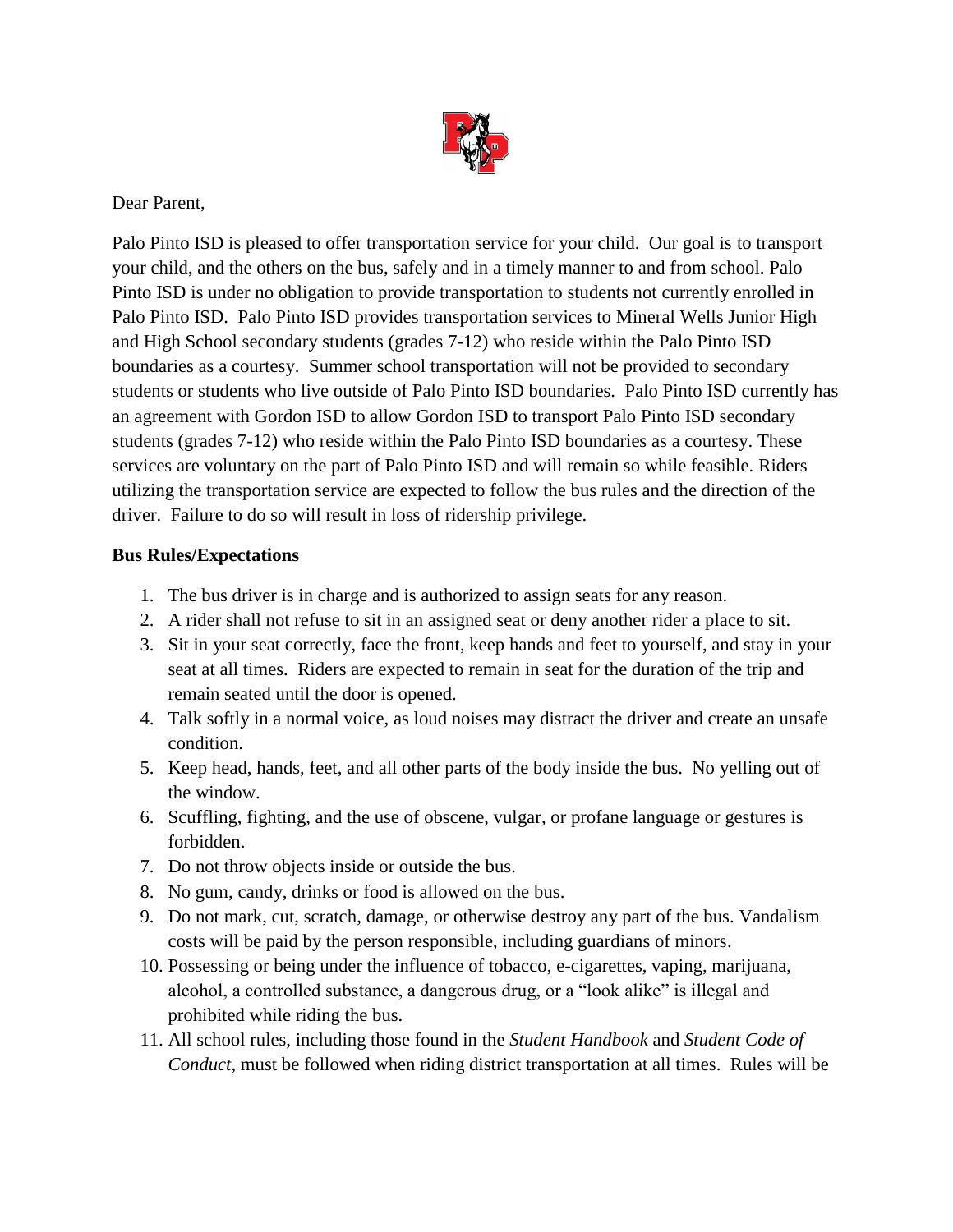strictly enforced to ensure order and safety. The school will implement the disciplinary consequences as provided via Ch. 37 of the *Texas Education Code*.

#### **Discipline Procedures**

First Offense: Contact with parent by phone or written notice will be provided. Other disciplinary action may be taken at this time as well.

**Second Offense:** The student may be suspended from the bus for not more than 10 days. **Third Offense:** The student may be suspended from the bus for the remainder of the semester or year.

Major offenses including, but not limited to, fighting, obscenity, cursing, confrontation with the driver, vandalism, possession of prohibited items, etc., will be handled according to the severity of the offense. Palo Pinto ISD Administration reserves the right to skip steps according to the severity and/or frequency of the violation.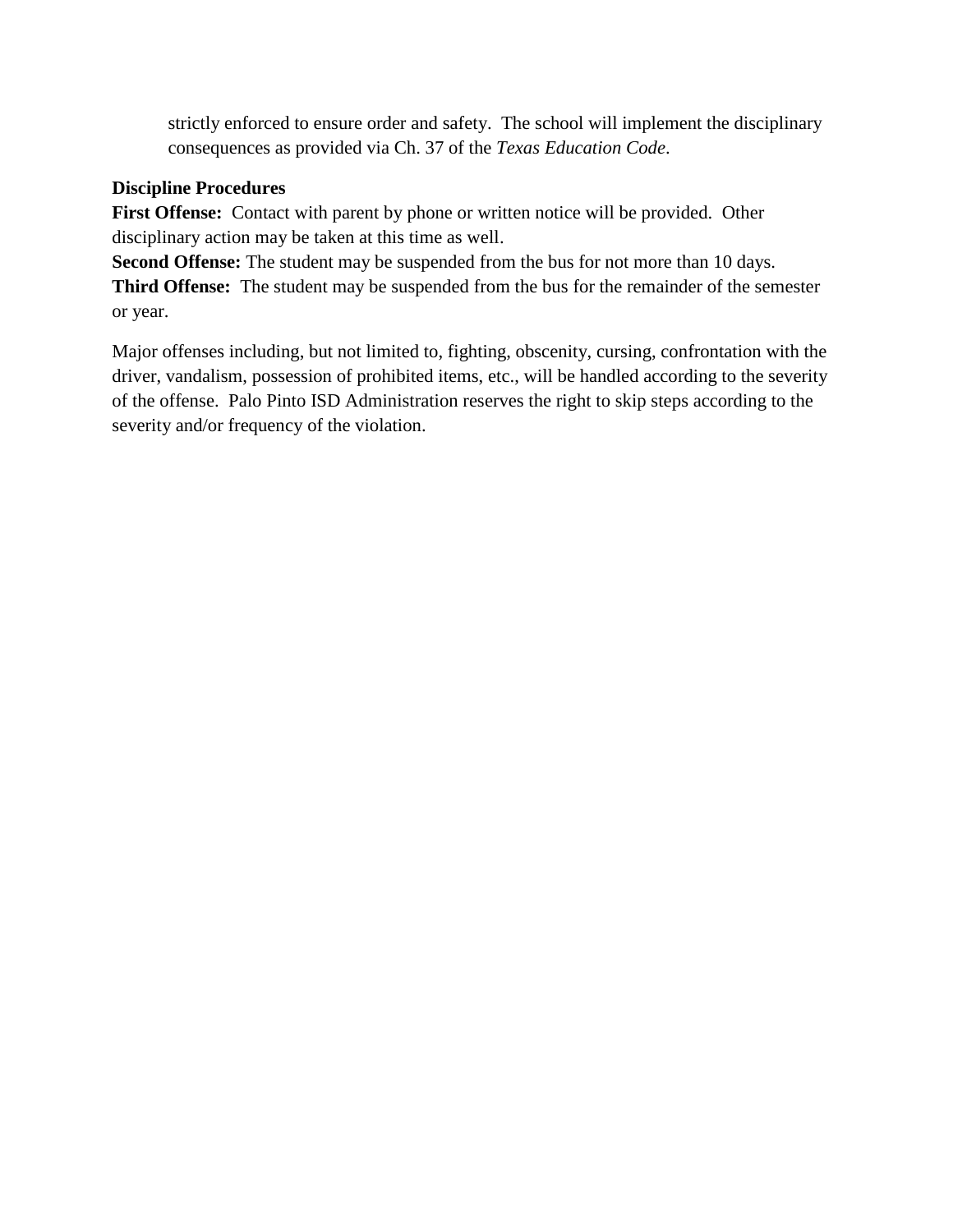### **Palo Pinto ISD Bus Rider Permit**

This form must be completed and returned to the bus driver within four (4) days. Failure to return this form may cause reason for loss of ridership privilege.

*As the parent/guardian of a bus rider, I have discussed these rules and disciplinary procedures with the bus rider who lives with me and/or of whom I am responsible. We agree to abide by all of these rules. We understand that we will be financially responsible for any repairs to the bus resulting from any marks, cuts, scratches, damages, or other destructions caused by my child. The District will determine the vendor used for repairs and timelines for such repairs. We also understand that he/she may lose their privilege to ride a Palo Pinto ISD bus if the rules are not followed.*

| Parent Signature:    | Date   |
|----------------------|--------|
|                      |        |
| <b>Student Name:</b> | Grade: |